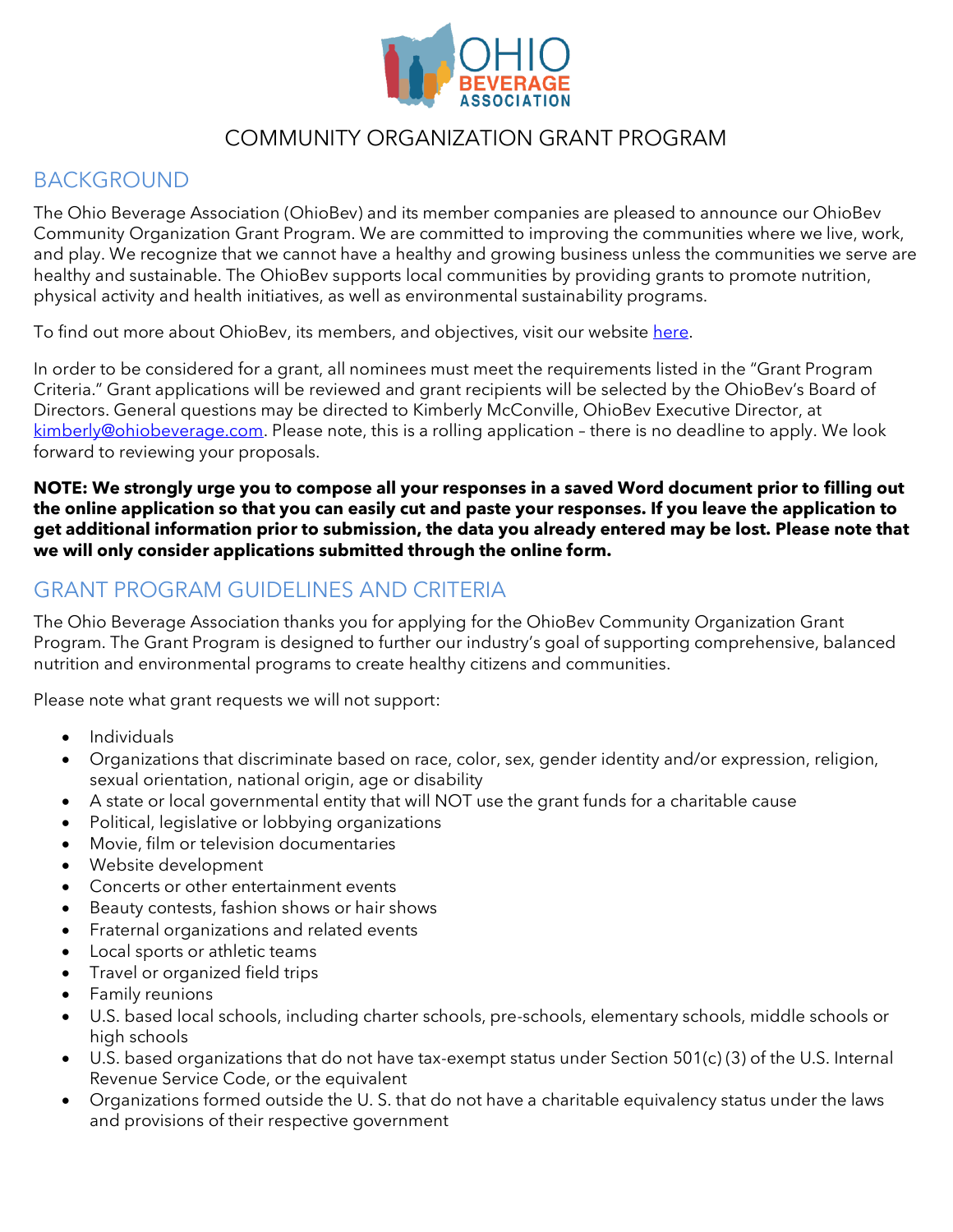# SPECIFIC GRANT POLICIES AND GUIDELINES

### **GUIDELINES**

The Ohio Beverage Association (OhioBev) uses the following guidelines for our grant program:

- 1. OhioBev seeks grant applications from community organizations for programs and initiatives that work to advance the physical health of its local citizens and/or the environmental sustainability of its communities.
	- a) Our board and staff will evaluate and select organizations to be funded.
	- b) There is no guarantee that a nominated candidate will receive an award.
- 2. Most grants will be for \$25,000 or less. However, special programs and unique circumstances may justify a larger grant.
- 3. If a nominated organization is selected by the OhioBev to receive a grant, the organization will be required to file a follow-up report and a final report. The organization may work with OhioBev to prepare these reports.
	- a) Reports:
		- i. Grant recipients must provide a detailed report on the use of funds and the progress toward the program's goals. This report must be received within 6-9 months from the date the funding is received.
		- ii. The OhioBev will require a final report when the program has ended so it can perform a final assessment of the positive impact its funding had on these communities. This report must be provided 12-15 months from the date funding is received.

### **HOW TO APPLY**

- 1. Review the Grant Criteria to see if your organization is a good candidate for the OhioBev Grant Program.
- 2. Complete the application and click "submit" to send your application to us for review.

#### **SELECTION PROCESS**

- 1. Once applications are submitted, we will review the proposed grants to determine whether they fulfill the program's criteria. The OhioBev Board will select award recipients after considering the appropriateness of the candidates and the significance of the charitable projects for which funding is sought.
- 2. Once all applications are reviewed, grant recipients, as well as all applicants, will be notified by the OhioBev as to the status of their proposal.

### **MATCHING GRANTS**

Some grant applications might be eligible for a matching grant from the American Beverage Foundation for a Healthy America (ABFHA). If OhioBev decides to submit your grant request to ABFHA for a matching grant, we will inform you of our decision. Decisions whether to award ABFHA matching grants are made at the sole discretion of the ABFHA Board.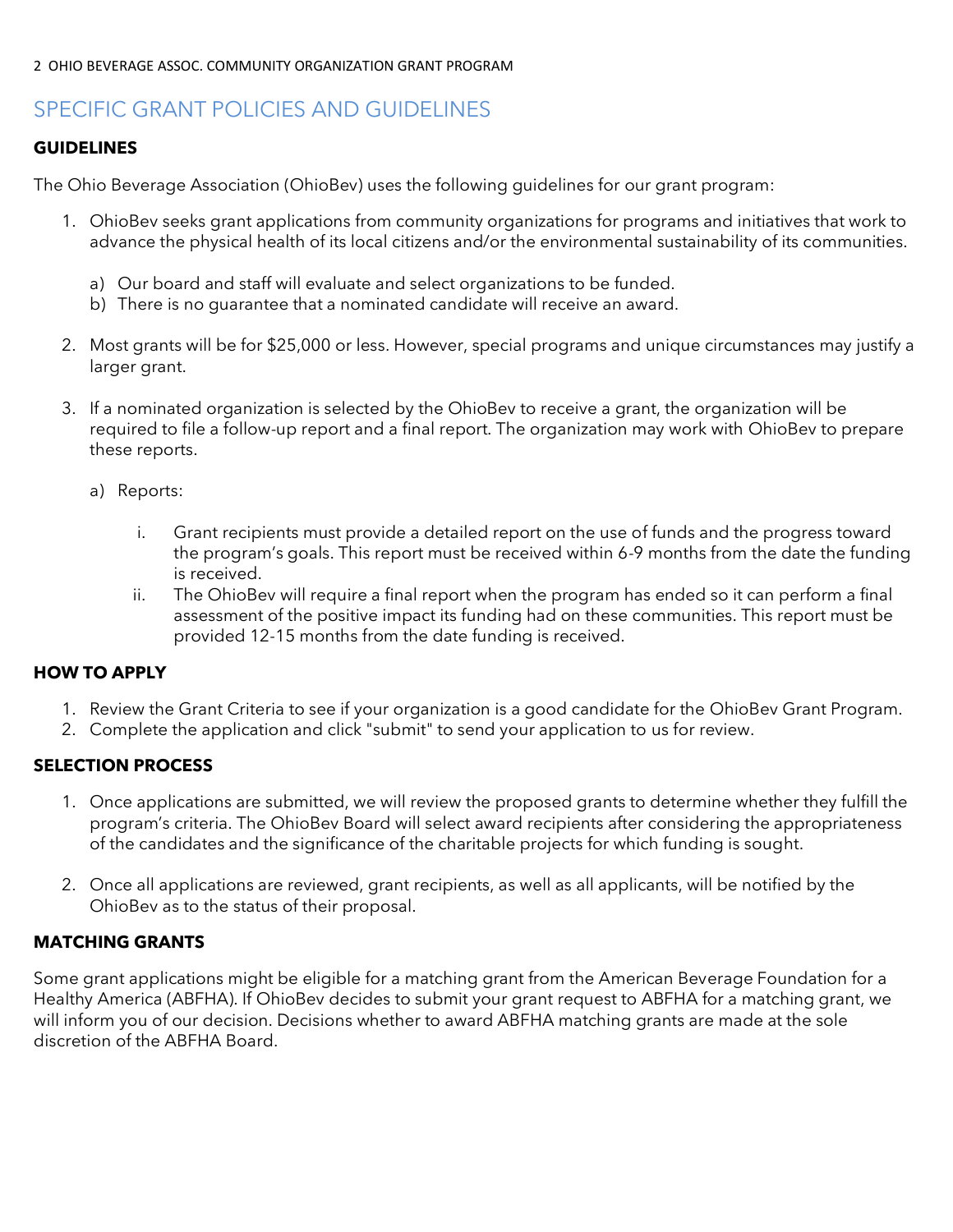## GRANT CRITERIA

Grant applications will be evaluated and grants will be awarded based on an overall assessment of the application, including how well the organization meets the following criteria:

- Grant recipient will use grant funds for a health and wellness or environmentally based initiative.
- Grant recipient will use grant funds for a program or initiative that reaches a significant number of individuals or significantly impacts a community with a documented problem or need.
- Grant recipient will create a communication plan (i.e., social media, newspaper, press release, website, etc.) to promote the benefits of the program within the local community.
- Grant recipient is a 501(c)(3) charity organization or a state or local governmental entity that will use the grant funds for a charitable purpose.

### GRANT APPLICATION

*\* required fields* Date: \* Legal Name of Organization: \* Contact Person and Title: \* Street: \* City: \* State: \* Zip: \* Phone: \* Email: \* Is the organization a 501(c)(3) or a state or local governmental entity that will use the grant funds for a charitable purpose? \*

Yes No

FIN #:  $*$ 

## ORGANIZATION INFORMATION

*\* required fields*

Year Founded: \*

Organization Type: \*

- Health/Nutrition/Physical Activity
- Environmental
- Other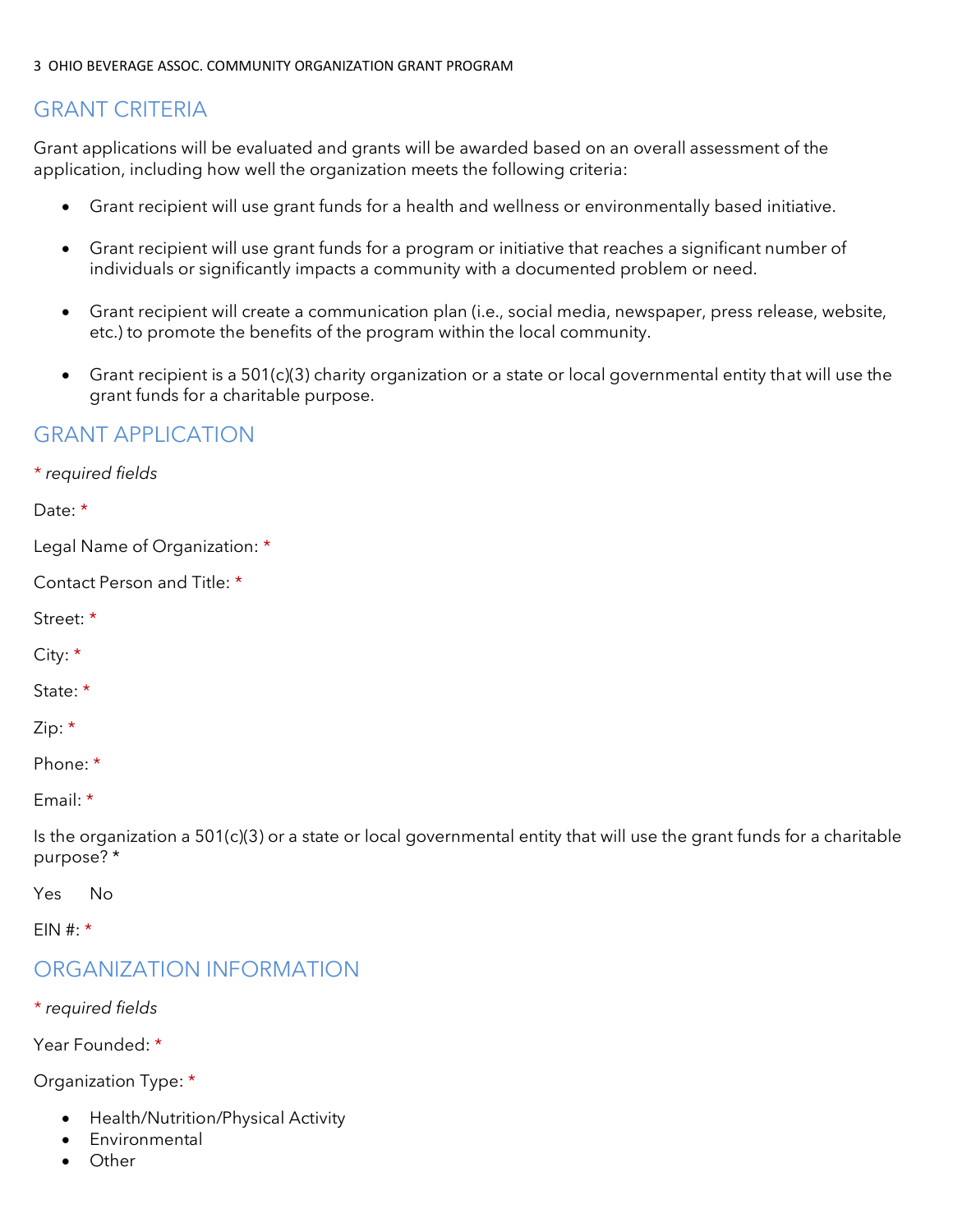Mission Statement (2000 character maximum): \*

Geographic Area Served (specific to this proposal): \*

Number of Employees:

- Full-time:
- Part-time:

Organization History (2000 character maximum): \*

Executive Director of Organization: \*

Executive Director's Email: \*

### GRANT REQUEST INFORMATION

*\* required fields*

Project/Program Title: \*

Amount Requested: \*

Project/Program Status (please check an option below): \*

Pilot

Fully Implemented

New Project/Program

Ongoing Project/Program

Project/Program Start Date: \*

Project/Program End Date: \*

Project/Program Description (6400 characters maximum): \*

Experience with this type of project/program (2000 characters maximum): \*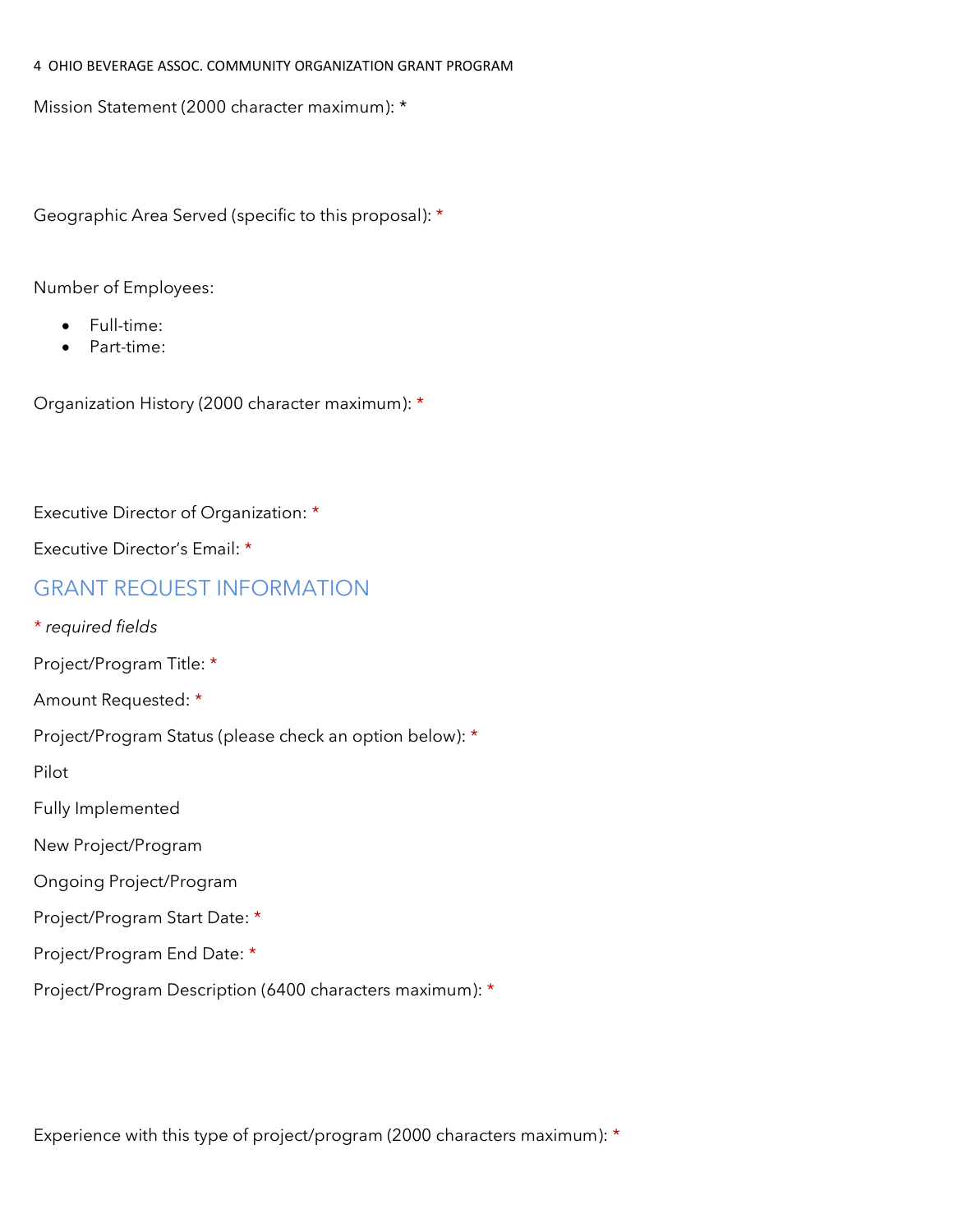## BUDGET INFORMATION

### **PROJECT EXPENSES BUDGET**

(Please complete the Summary Budget in US dollars):

- Salaries and Benefits: \*
- Admin Expenses: \*
- Program Costs: \*
- Other:

#### **EXPENSES BUDGET NARRATIVE**

(Provide additional context around budget expenses. 2000 character max):\*

## IMPACT AND MONITORING

Primary Goal or Objective of Project/Program (500 character maximum): \*

Success Metric for Primary Goal or Objective (500 character maximum): \*

Direct Beneficiary Group (500 character maximum): \*

Number of Direct Beneficiaries: \*

Overall Expected Outcomes (2000 character maximum): \*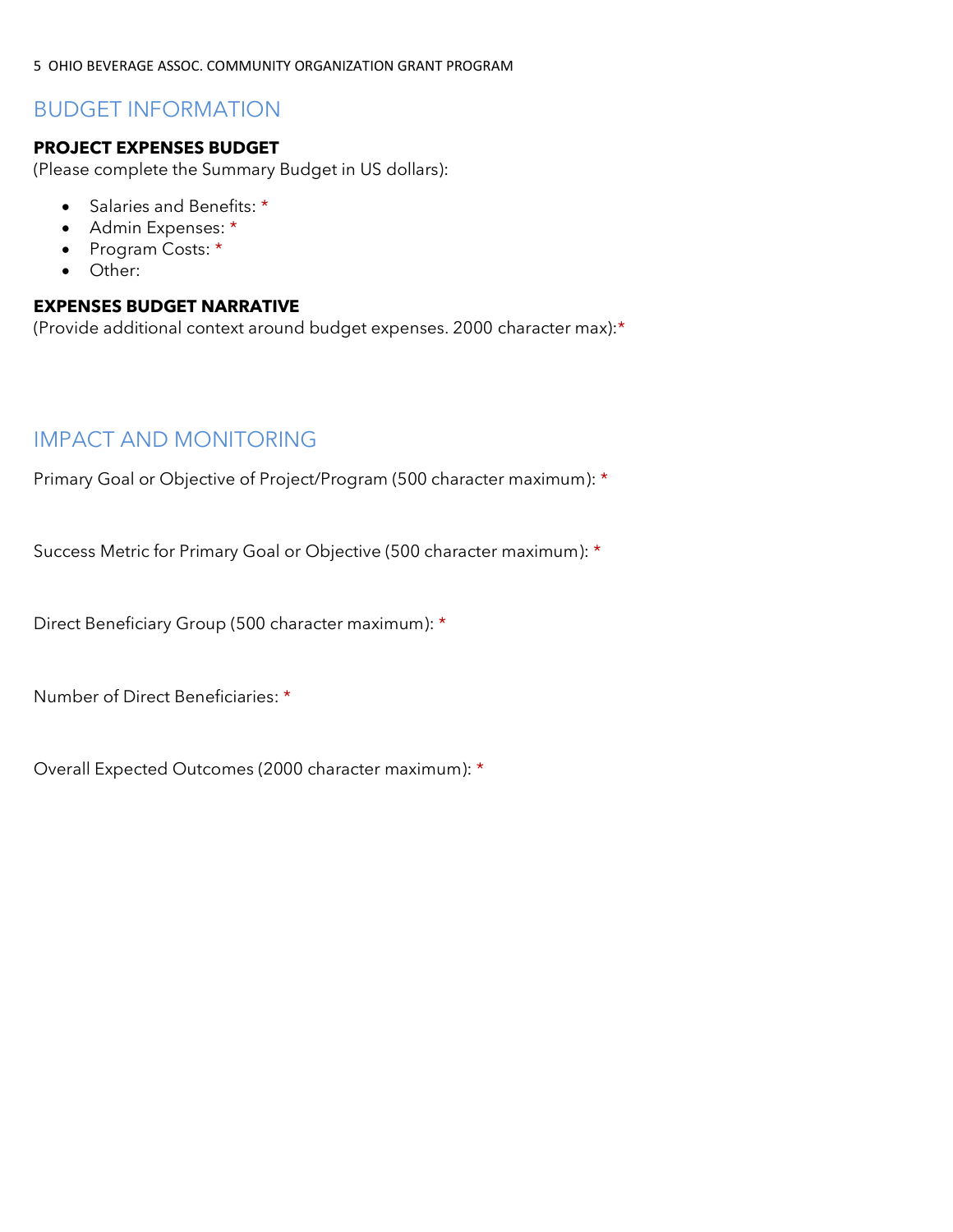# CERTIFICATIONS AND AGREEMENTS

All applicant organizations must confirm the following information. If the certifications are found to have been completed inaccurately, the organization seeking support may be required to return any granted assets and may be rendered ineligible for future support.

### **Anti-Bribery Certification:**

The application organization agrees to comply with all applicable laws governing its actions but not limited to the [U.S. Foreign Corrupt Practices Act.](http://www.justice.gov/criminal/fraud/fcpa/)

Applicant organization also hereby warrants that it has not and will not transfer or provide anything of value, directly or indirectly through a third party to any government official, employee of a government-controlled entity, or political party, in exchange for any improper benefit or advantage in furtherance of the project, or where such action will constitute a violation of applicable law.

Initial to confirm: \*

### **Non-Discrimination Certification:**

Your organization has a non-discrimination policy that ensures it does not discriminate based on race, color, religion, sexual orientation, gender identity, national origin, age or disability.

Initial to confirm: \*

### **Accuracy and Award Terms Certification:**

All information and documentation provided in this application or otherwise is complete and accurate and all funds granted will be used solely for the purposes described in this application.

Initial to confirm: \*

### **U.S. Patriot Act Compliance Certification:**

The undersigned organization hereby certifies, covenants and agrees as follows:

- The Organization complies with the OhioBev program guidelines.
- The Organization adheres to accepted financial and record-keeping practices and will make all books and records, as well as a list of all subcontractors, affiliates and all other individuals or entities who or which receive any funds from the organization available upon request.
- The Organization has not provided, and will take all reasonable steps to ensure that it does not and will not knowingly provide material support or resources to any individual or entity that commits attempts to commit, advocates, facilitates, or participates in terrorist acts, or has committed, attempted to commit, facilitated or participated in terrorist acts.
- Specifically, in order to comply with its obligations under paragraph 4, the Organization will take the following steps:
- 1. Before providing any material support or resources to an individual or entity, the Organization will verify that the individual or entity does not appear on any of the government lists.
- 2. Before providing any material support or resources to any individual or entity, the Organization will use reasonable efforts to gather, and will carefully consider, all relevant information about that individual or entity that is available to the Organization.
- 3. The Organization will implement reasonable monitoring and oversight procedures to safeguard against assistance being diverted to support terrorist activity.

Initial to confirm: \*